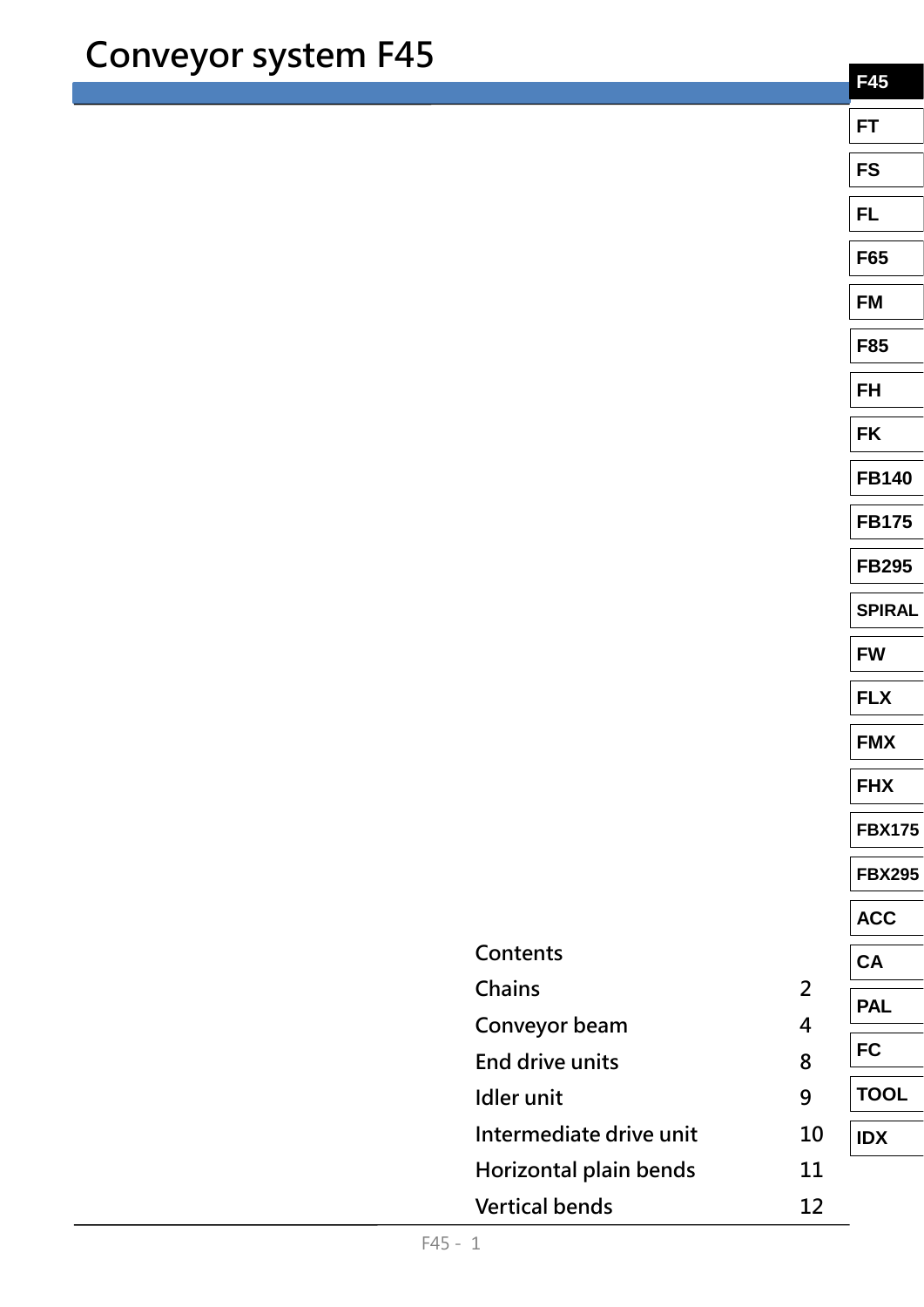### **Chains**

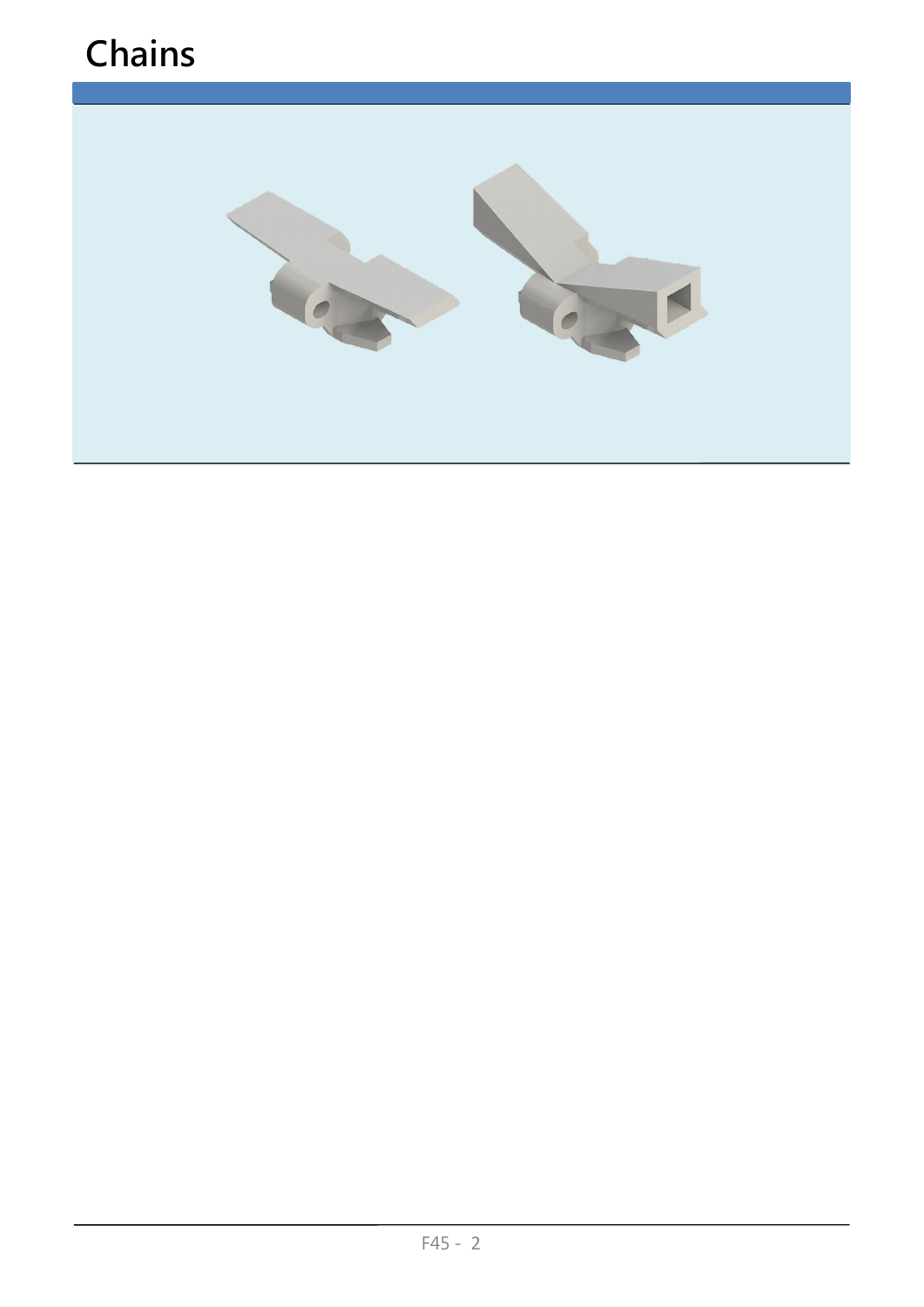### **Chains**

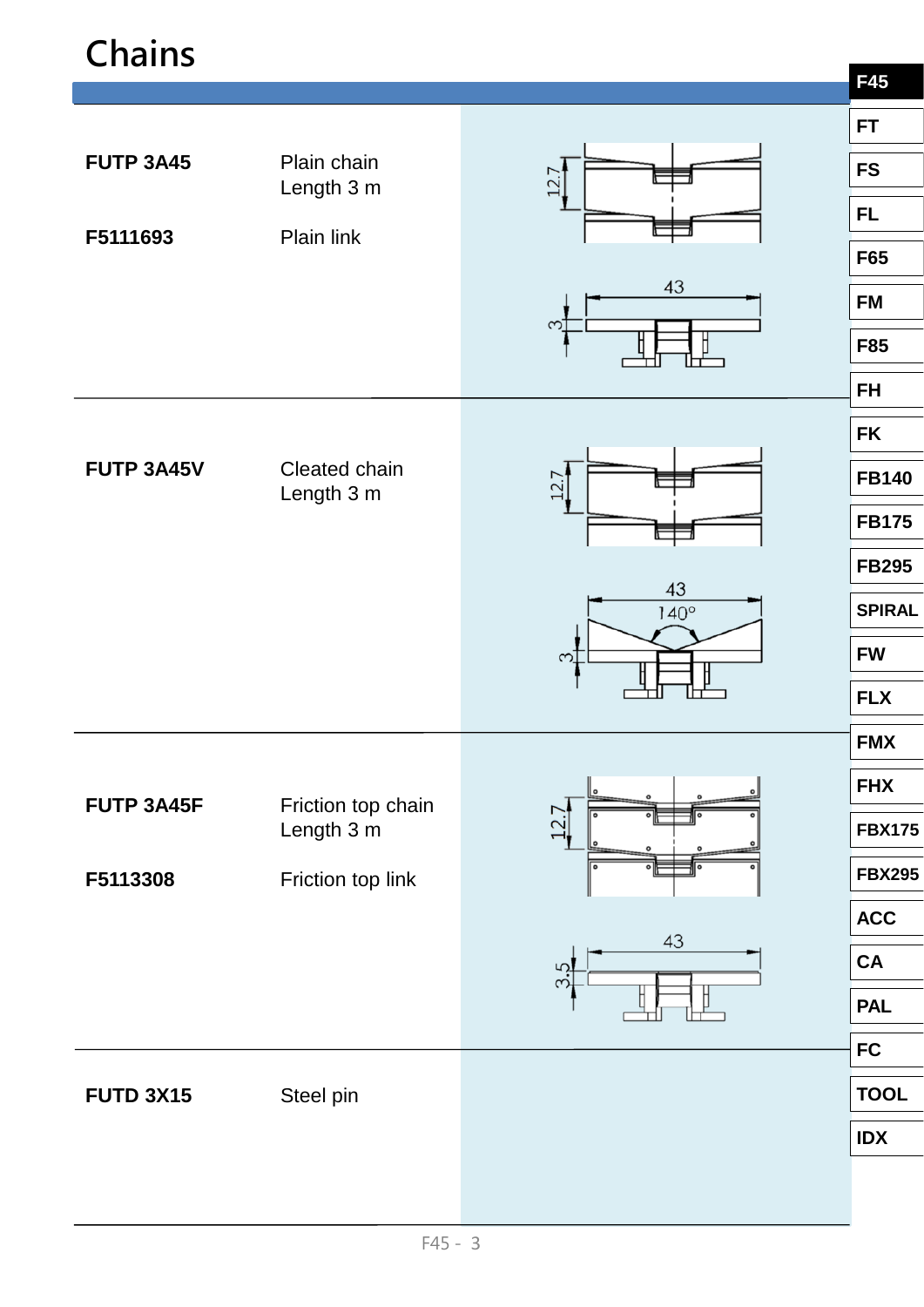Beam

**FUCB 3**



- Slide rail Length 25 m
- **FTCR 25H** Polyethylene HDPE+PA6 Gray
- **FTCR 25U** UHMW White
- **FLAH 3X6A** Aluminium rivet

Slide rail for puck handling

**FUCR 3 HAG** HDPE+PA6 White

Slide rail for bends, puck handling

**FUCR 3 HAGI** HDPE+PA6 White

**FUCR 3 HAGO**

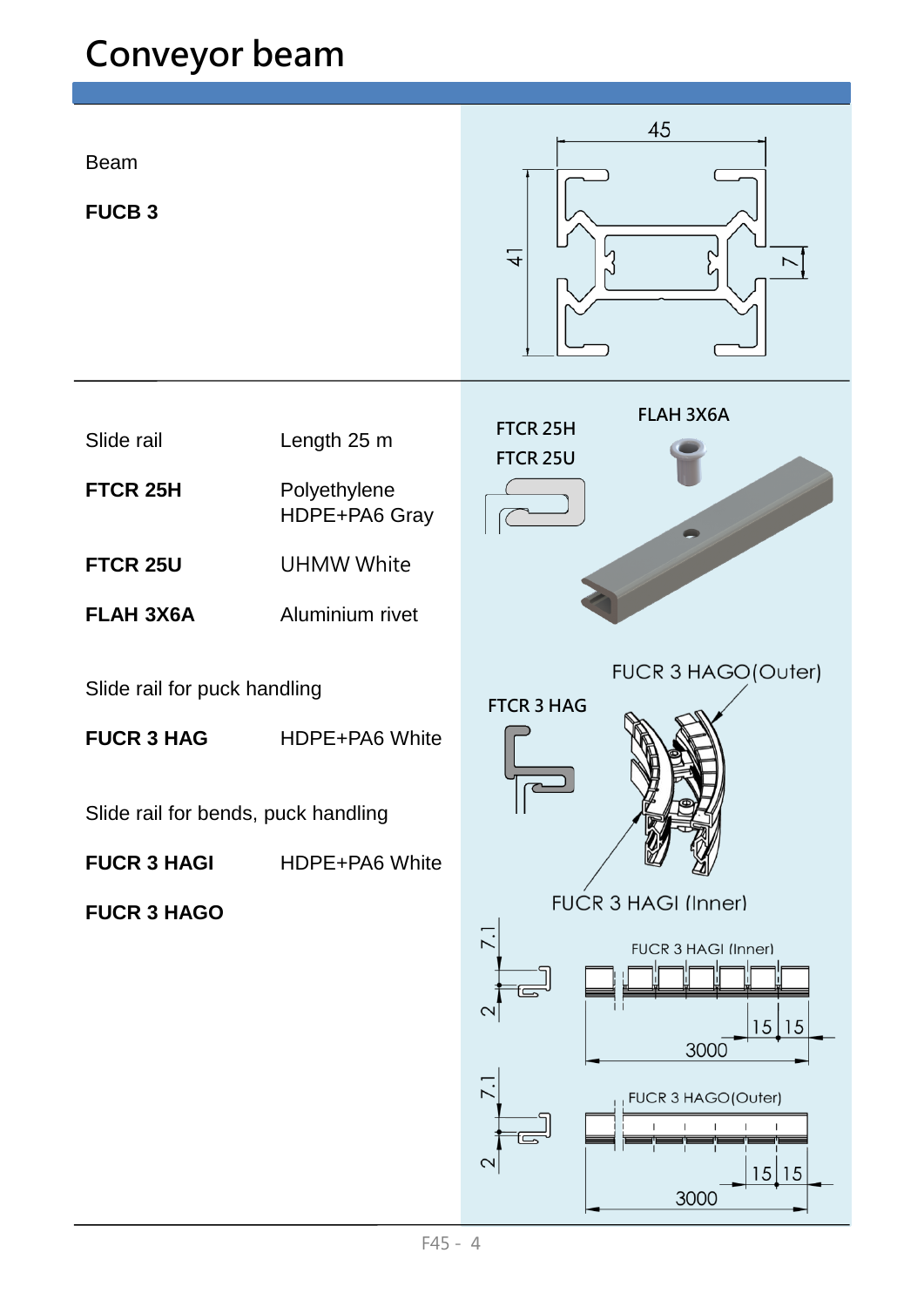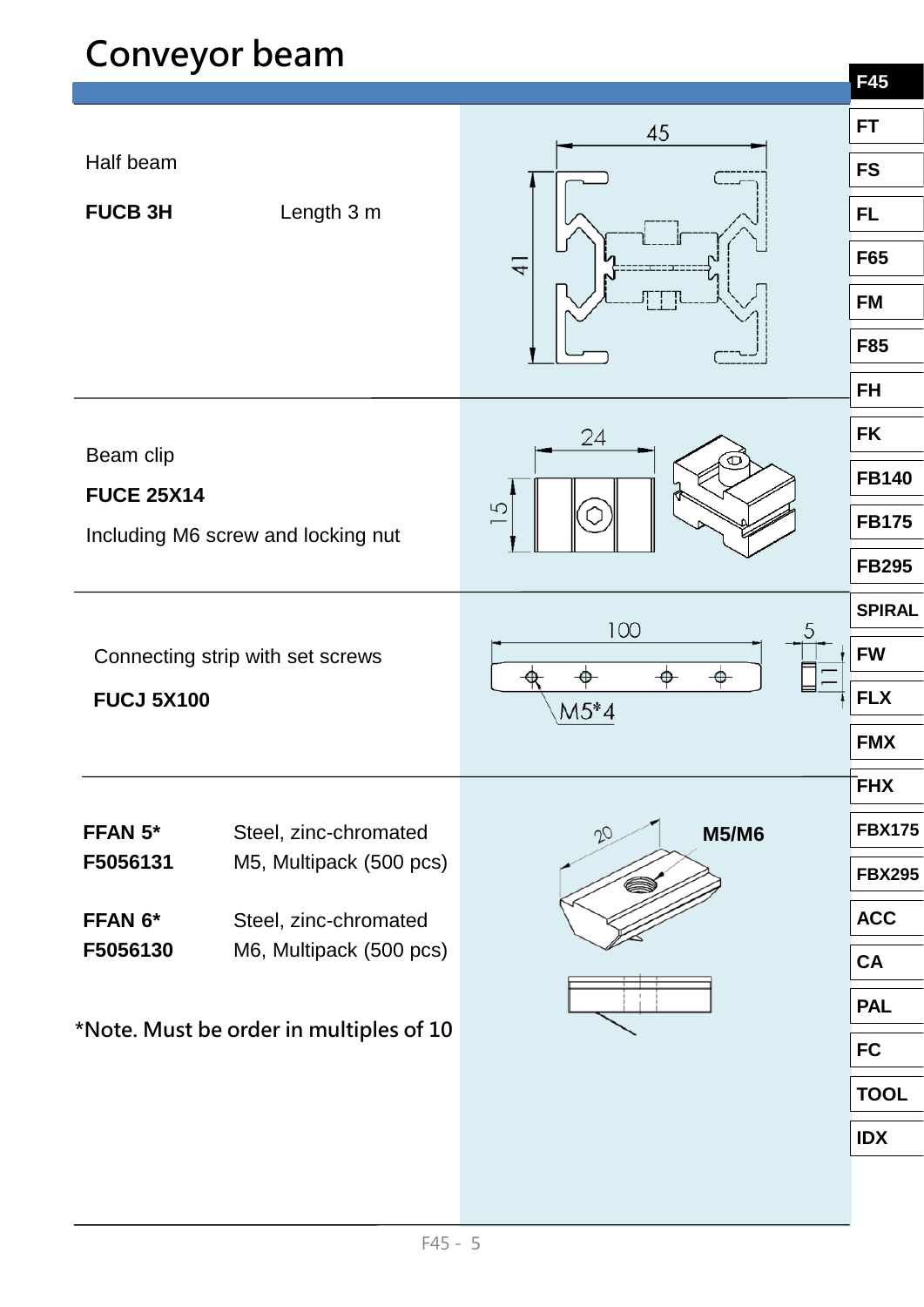Connecting strip kit

FUCJ 50 **Connecting strip kit** Aluminium

Including M6 screws.

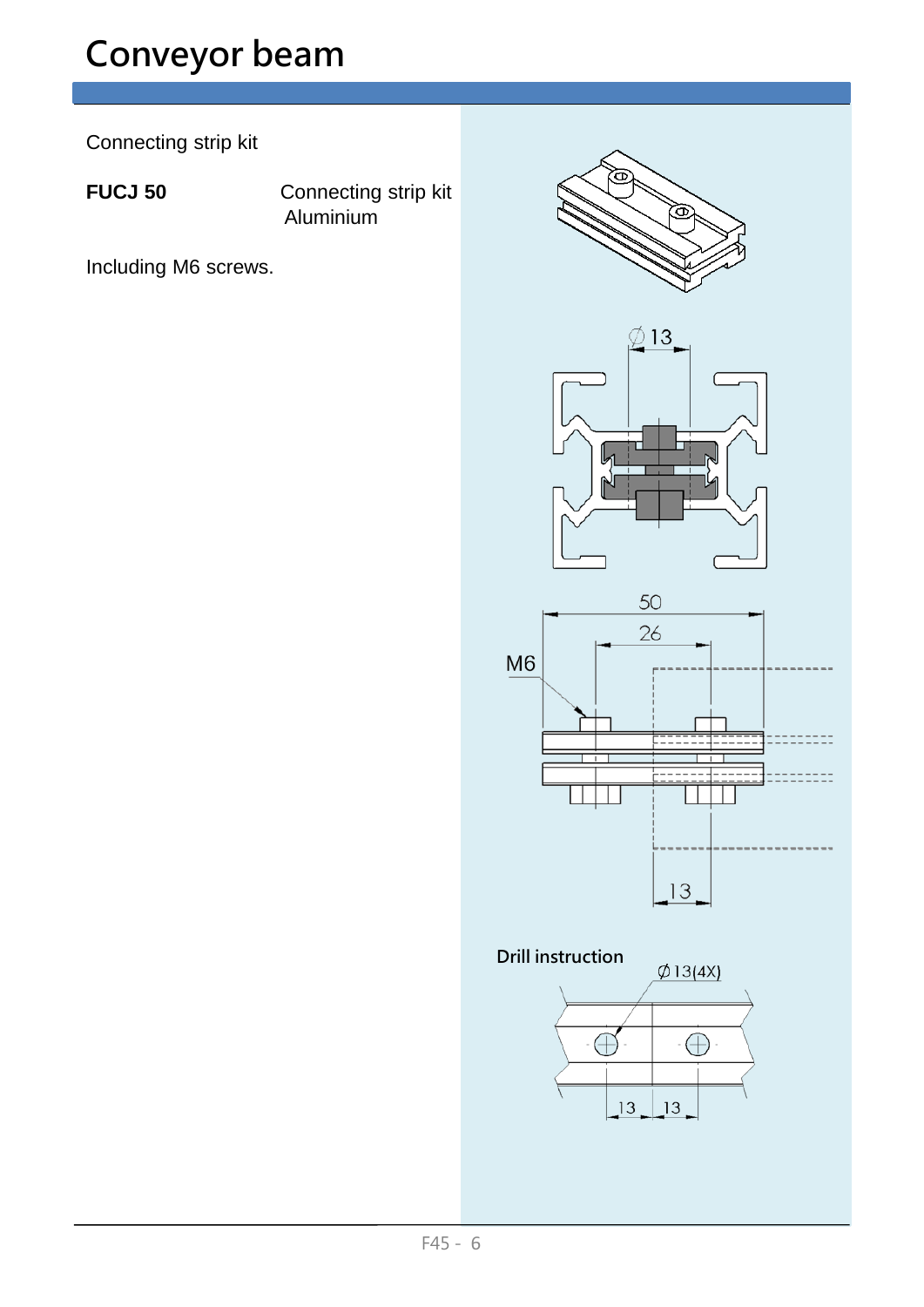**F45 FT** Beam section for chain installation **FS FUCC 65 FL** Beam section kit **F65** *Including connection strips and screws* **FM**  $25$ 65 25 **F85 FH** ⊚  $\circledcirc$ **FK FB140**  $13$  $13$ **FB175 FB295** Guide rail, aluminium  $10.6$ **SPIRAL** 20 **FURS 3X8** Length 3 mt **FW**  $6.4$ **FLX** 10.5 **FMX FHX FBX175 FBX295 FLRT 3X23 ACC CA PAL**

**FC**

**TOOL**

**IDX**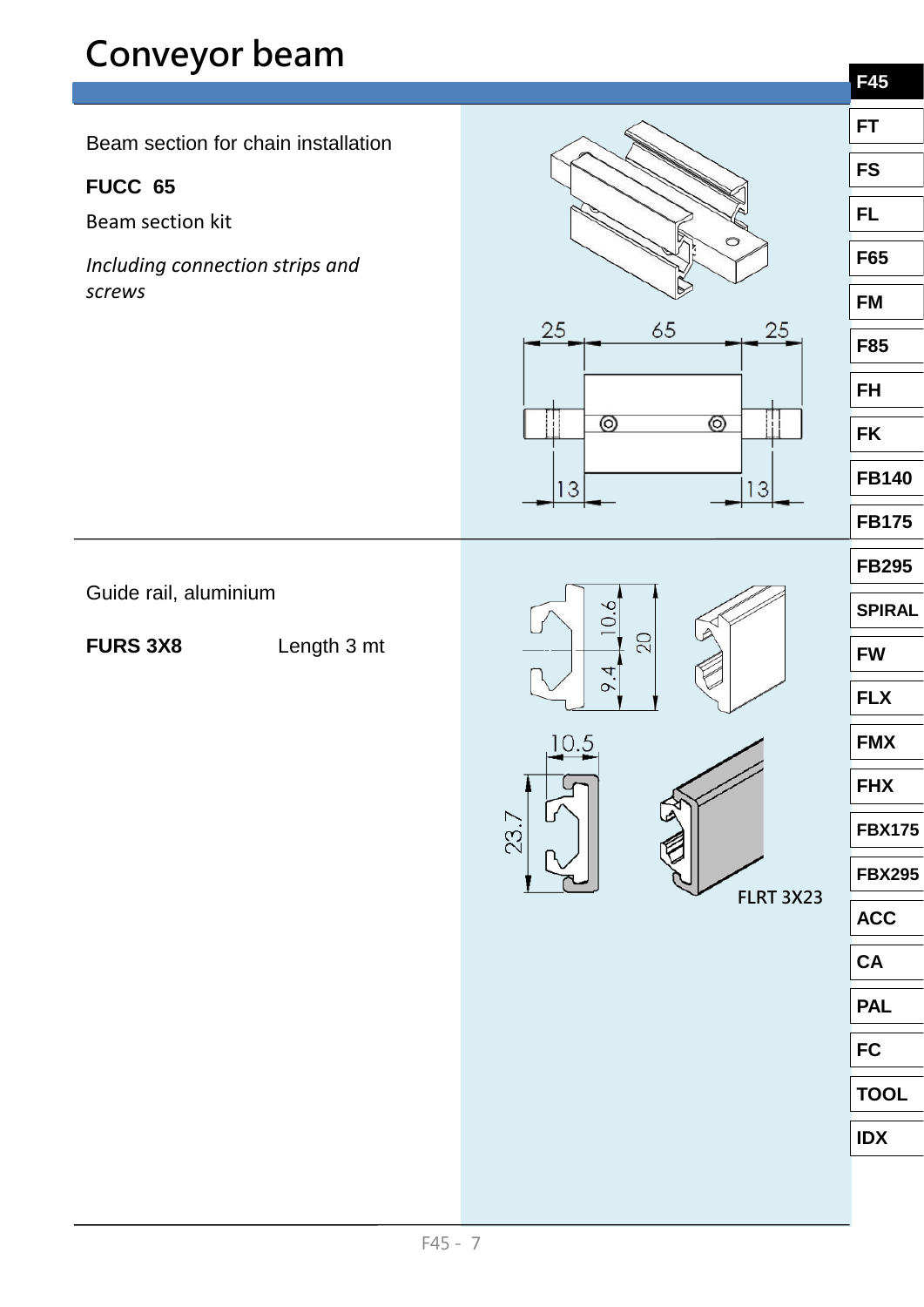### **End drive unit**



### **FUEB 0 LU** Drive unit

### Transmission on left hand side



**FUEB 0 RU** Drive unit

Transmission on right hand side

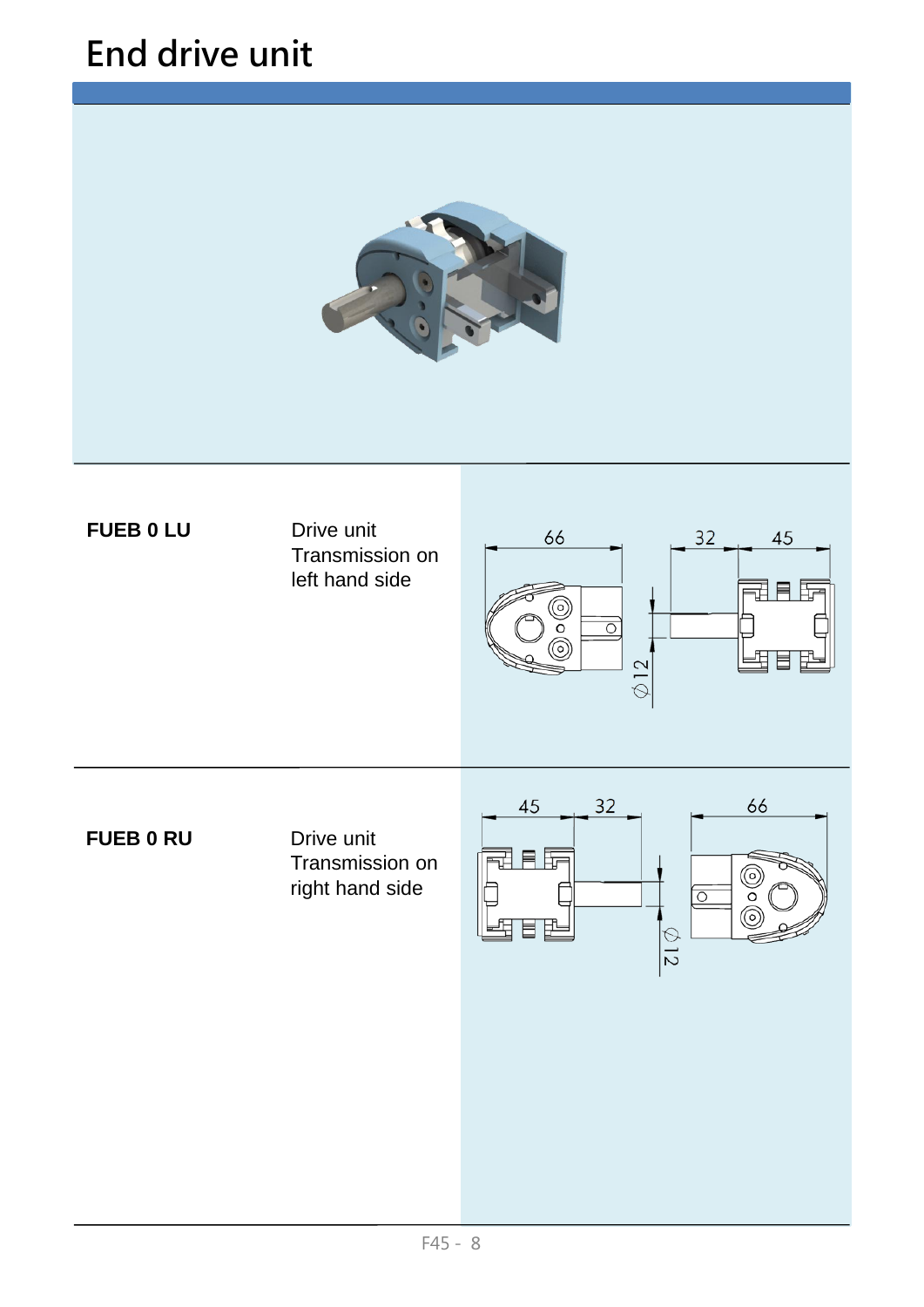### **Idler end unit**

|                |                |  |              | <b>F45</b>    |
|----------------|----------------|--|--------------|---------------|
|                |                |  |              | <b>FT</b>     |
|                |                |  |              | <b>FS</b>     |
|                |                |  |              | FL.           |
|                |                |  |              | F65           |
|                |                |  |              | <b>FM</b>     |
|                |                |  |              | <b>F85</b>    |
|                |                |  |              | <b>FH</b>     |
|                |                |  |              | <b>FK</b>     |
|                |                |  |              | <b>FB140</b>  |
| <b>FUEJ 50</b> | Idler end unit |  |              | <b>FB175</b>  |
|                | $45\,$<br>69   |  | <b>FB295</b> |               |
|                |                |  | 벜<br>目 臣     | <b>SPIRAL</b> |
|                |                |  |              | <b>FW</b>     |
|                |                |  |              | <b>FLX</b>    |
|                |                |  |              | <b>FMX</b>    |
|                |                |  |              | <b>FHX</b>    |
|                |                |  |              | <b>FBX175</b> |
|                |                |  |              | <b>FBX295</b> |
|                |                |  |              | <b>ACC</b>    |
|                |                |  |              | ${\bf CA}$    |
|                |                |  |              | <b>PAL</b>    |
|                |                |  |              | <b>FC</b>     |
|                |                |  |              | <b>TOOL</b>   |
|                |                |  |              | <b>IDX</b>    |
|                |                |  |              |               |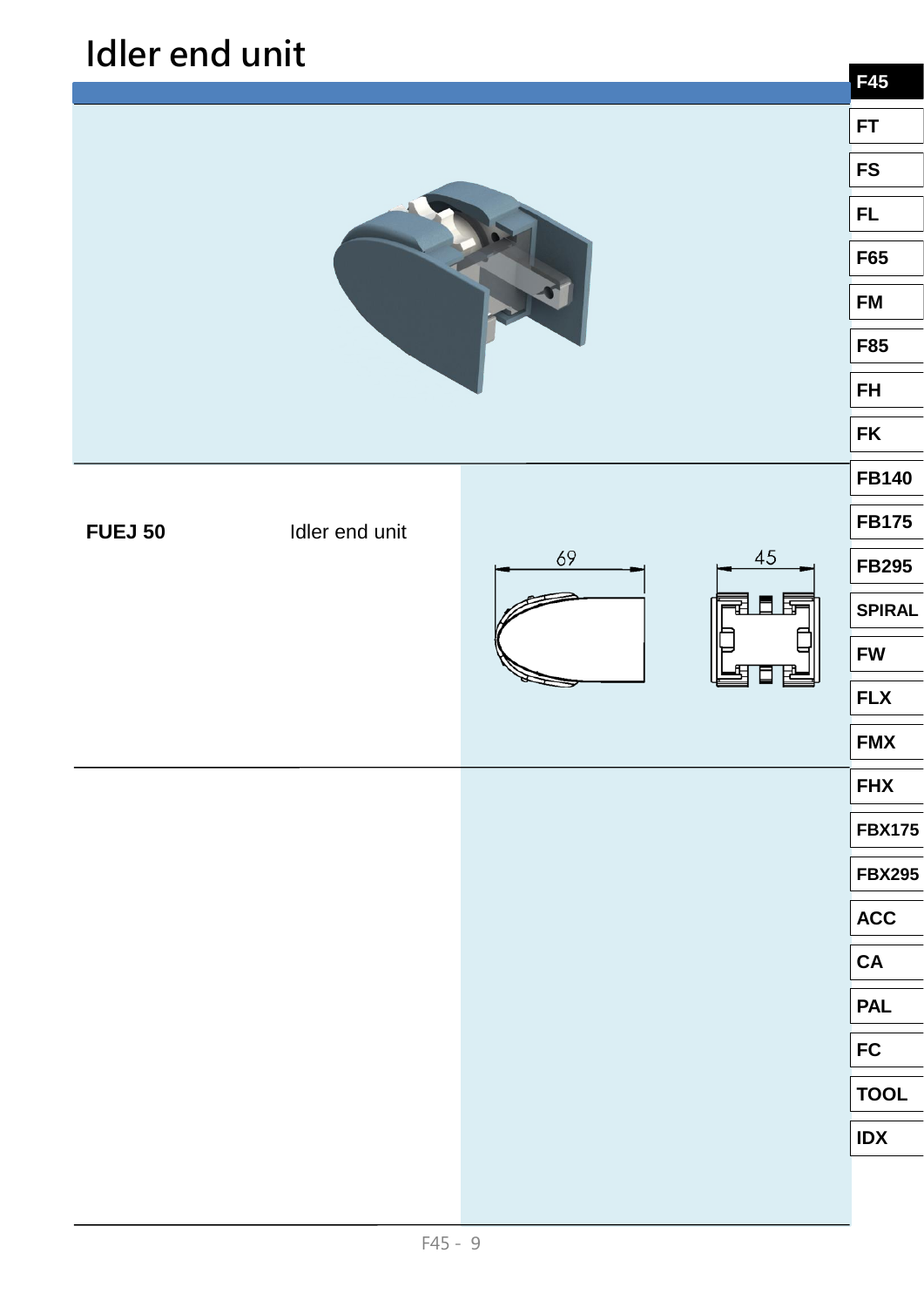### **Intermediate drive unit**

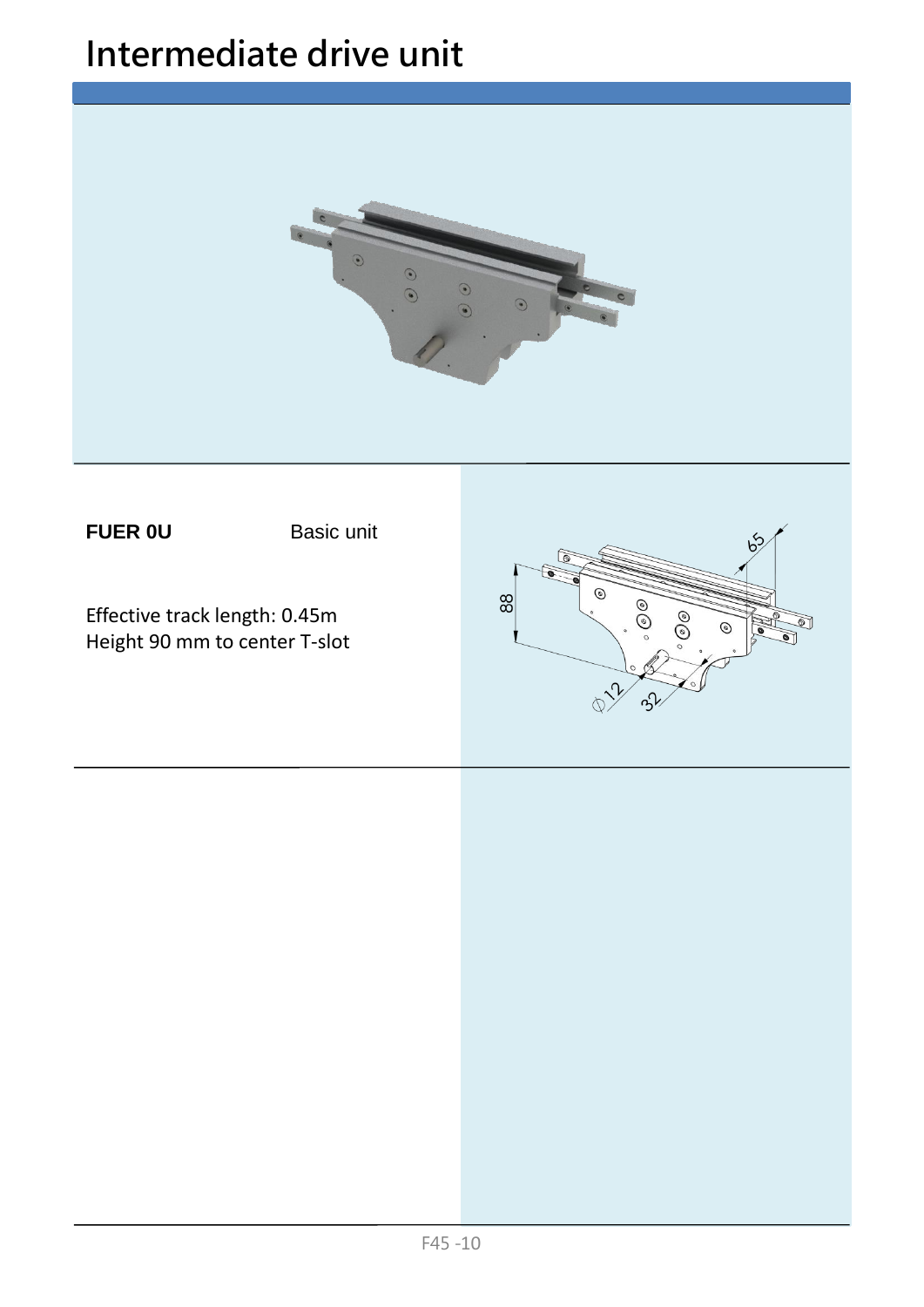# **Horizontal plain bends**

| Item                | Angle(a)     | Radius(R)   | Length(L) |
|---------------------|--------------|-------------|-----------|
| <b>FUBP 30R150</b>  | $30^{\circ}$ | $150 + 5$   | 160       |
| <b>FUBP 45R150</b>  | $45^{\circ}$ | $150 \pm 5$ | 190       |
| <b>FUBP 90R150</b>  | $90^\circ$   | $150 + 5$   | 212       |
| <b>FUBP 180R150</b> | $180^\circ$  | $150 \pm 5$ | 212       |

| Item                | Angle(a)     | Radius(R)   | Length(L) |
|---------------------|--------------|-------------|-----------|
| <b>FUBP 30R210</b>  | $30^{\circ}$ | $210 \pm 5$ | 190       |
| <b>FUBP 45R210</b>  | $45^{\circ}$ | $210 \pm 5$ | 232       |
| <b>FUBP 90R210</b>  | $90^{\circ}$ | $210 \pm 5$ | 272       |
| <b>FUBP 180R210</b> | $180^\circ$  | $210 \pm 5$ | 272       |

**FUBP 30R150 FUBP 30R210**  Horizontal plain bend, 30°

**FUBP 45R150 FUBP 45R210**  Horizontal plain bend, 45°

**FUBP 90R150 FUBP 90R210**  Horizontal plain bend, 90°

**FUBP 180R150 FUBP 180R210**  Horizontal plain bend, 180°







30°





| FT            |
|---------------|
| FS            |
| FL            |
| F65           |
| FM            |
| F85           |
| FH            |
| FK            |
| <b>FB140</b>  |
| <b>FB175</b>  |
| <b>FB295</b>  |
| <b>SPIRAL</b> |
| <b>FW</b>     |
| <b>FLX</b>    |
| <b>FMX</b>    |
| <b>FHX</b>    |

**FBX175**

**FBX295**

**ACC**

**CA**

**PAL**

**FC**

**TOOL**

**IDX**

**F45**